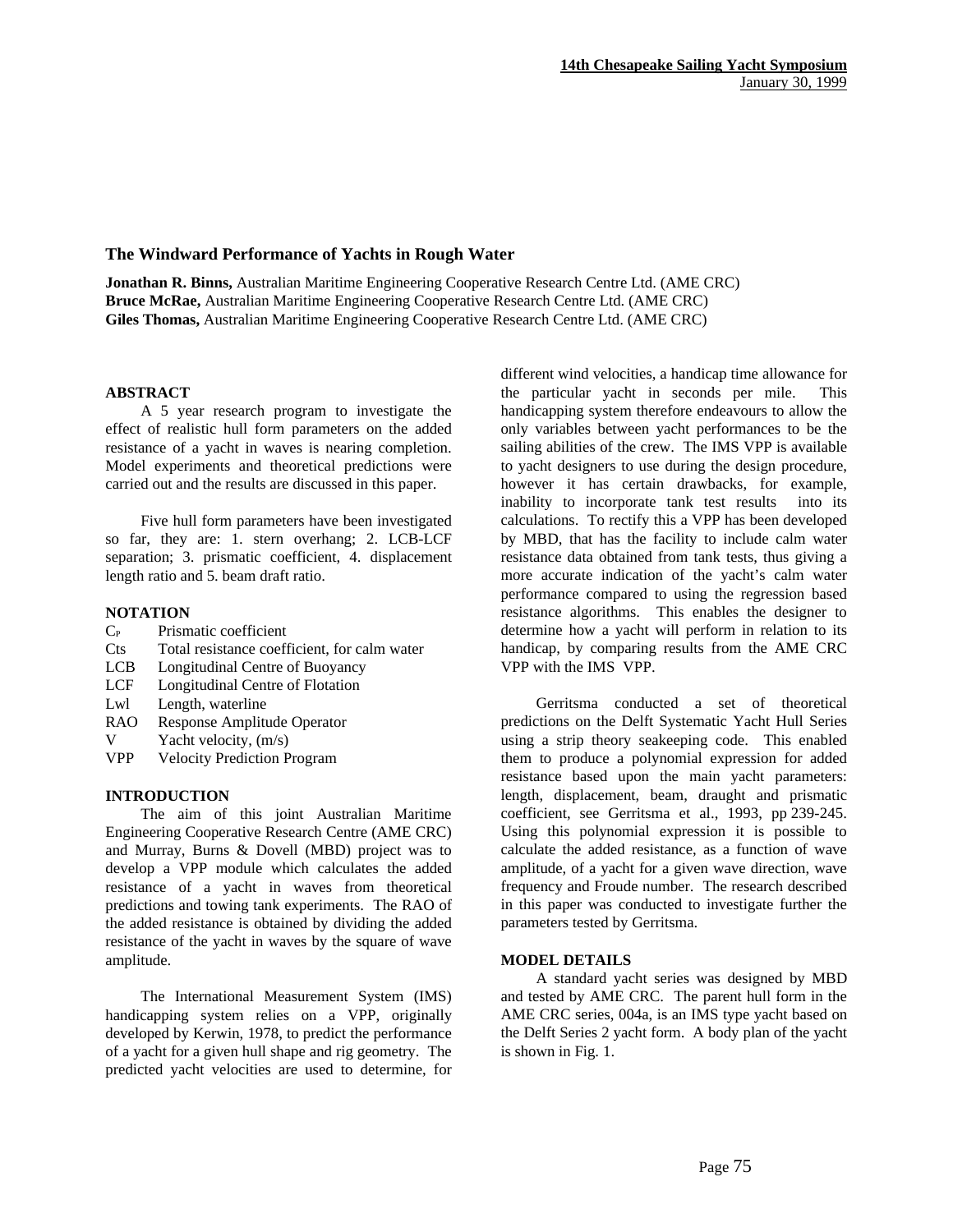

Fig. 2 Body Plan of AMECRC 004a

The following five hull form parameters were investigated in calm and rough water:

- 1. stern overhang length
- 2. LCF-LCB separation
- $3. C<sub>p</sub>$ .
- 4. Length displacement ratio
- 5. Beam draft ratio

Stern overhang effects on added resistance in waves were examined by constructing an additional stern section to be added to AMECRC 004a. The section is 1500 mm long (full scale) and simply extends the lines in a straight line from the existing transom. This additional section was attached using nuts and bolts, with the joint faired by modelling plasticine. The resulting new model with the additional stern section is named AMECRC 004b.

To examine the effect of LCB-LCF separation two further models were designed. AMECRC 005 with the LCB position moved aft, reducing the LCB-LCF separation, and AMECRC 006 which had the LCB position moved forward increasing the LCB-LCF separation.

The effect of prismatic variations was investigated by designing two new models with prismatic coefficient  $(C_p)$  values greater than and less than the values for AMECRC 004a. The two new models were AMECRC 007  $(C_p \text{ lower than}$ AMECRC 004a) and AMECRC 008  $(C_p)$  greater than AMECRC 004a).

Length displacement ratio was varied whilst maintaining other hull and sail non-dimensional parameters, details of this variation can be found in McRae, et al. (1998) p 4. It is important to maintain sail non-dimensional parameters because changes in displacement require changes in stability, which in turn effects the amount od drive forces available for the yacht. Two new models were constructed to suit the two new displacements, models AMECRC 009 and AMECRC 010.

Beam draft ratio variation was achieved by varying the turn of the bilge. This approach yielded models AMECRC 011 and AMECRC 012, which had constant displacement and righting moment whilst varying B/T.

The first models tested, models 005 and 006, included a crew weight component. It was subsequently discovered that this procedure was not adopted by Delft University researchers. It was decided to conduct all future AME CRC tests at the same tested displacement used at Delft, to allow better comparisons of the two standard series.

The parameters of the yacht hull forms are shown in Table 1, all for the full scale prototype in measurement trim. The parameters used for these models are considered to represent realistic yacht designs.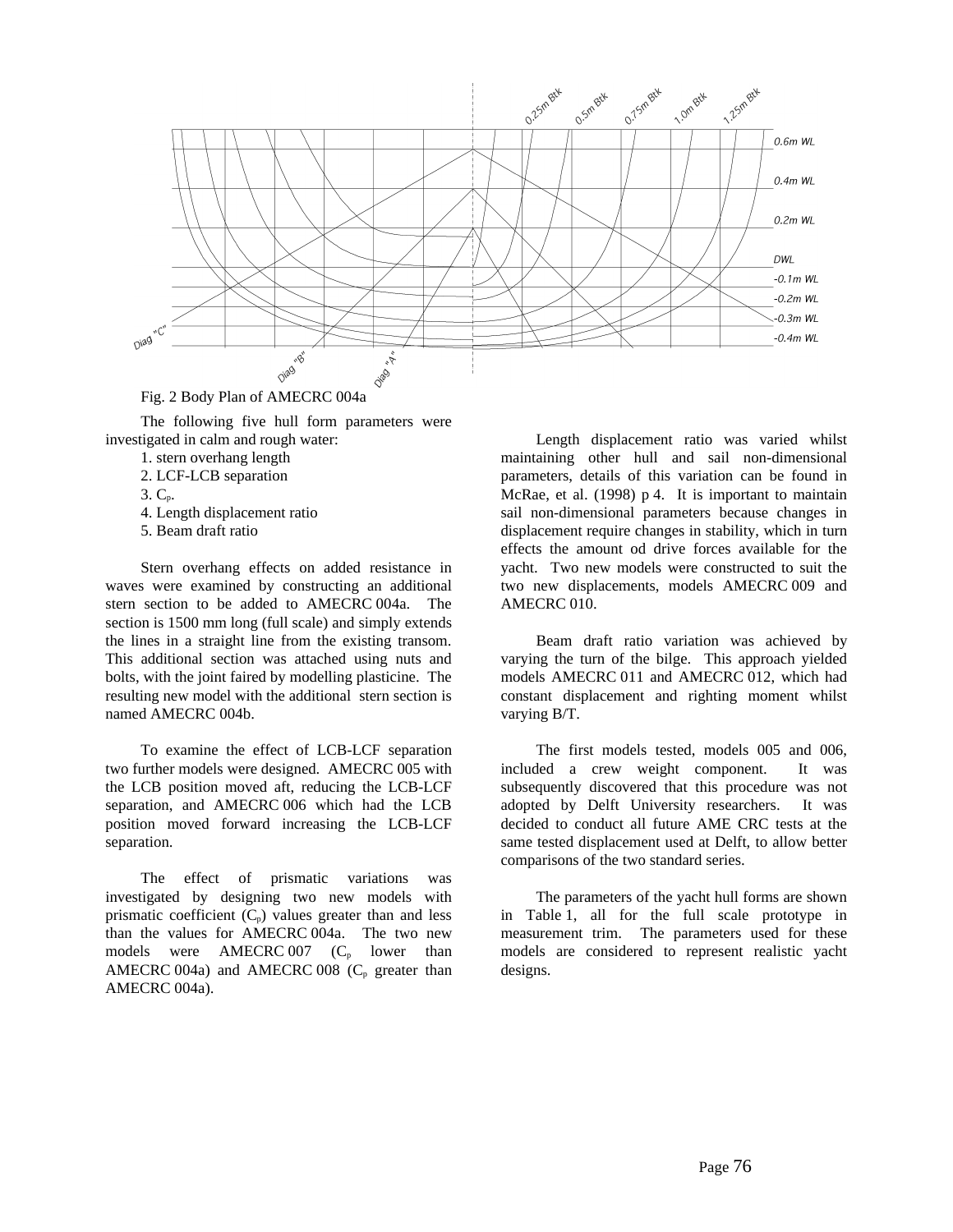|                         | 004a              | 004 <sub>b</sub>   | 005                  | 006               | 007                | 008                |
|-------------------------|-------------------|--------------------|----------------------|-------------------|--------------------|--------------------|
| Length O.A.             | $11.3 \text{ m}$  | $11.45 \text{ m}$  | 11.3 m               | 11.3 m            | 11.3 m             | $11.3 \text{ m}$   |
| Length W.L.             | 10.0 <sub>m</sub> | 10.0 <sub>m</sub>  | 10.0 <sub>m</sub>    | 10.0 <sub>m</sub> | 10.0 m             | 10.0 m             |
| Beam W.L.               | $2.654 \text{ m}$ | $2.654 \text{ m}$  | $2.655 \text{ m}$    | $2.650 \text{ m}$ | $2.681 \text{ m}$  | $2.624 \text{ m}$  |
| <b>Draft</b>            | $0.417 \text{ m}$ | $0.417 \text{ m}$  | $0.417 \text{ m}$    | $0.417 \text{ m}$ | $0.423 \text{ m}$  | $0.416 \text{ m}$  |
| <b>Displacement</b>     | $5100 \text{ kg}$ | $5100 \text{ kg}$  | 5280 kg              | 5280 kg           | 5100 kg            | $5100$ kg          |
| <b>Prismatic Coeff.</b> | 0.535             | 0.535              | 0.532                | 0.534             | 0.513              | 0.554              |
| LCB, from bow           | $-5.418$ m        | $-5.418 \text{ m}$ | $-5.595$ m           | $-5.235$ m        | $-5.417$ m         | $-5.385$ m         |
| LCF, from bow           | $-5.593$ m        | $-5.593 \text{ m}$ | $-5.665$ m           | $-5.540$ m        | $-5.612 \text{ m}$ | $-5.600 \text{ m}$ |
| <b>LCB-LCF</b>          | $0.180 \text{ m}$ | $0.180 \text{ m}$  | $0.07 \; \mathrm{m}$ | $0.305 \text{ m}$ | $0.200 \text{ m}$  | $0.210 \text{ m}$  |
| separation              |                   |                    |                      |                   |                    |                    |
| <b>Gyradius</b>         | $2.25 \text{ m}$  | $2.25 \text{ m}$   | $2.25 \text{ m}$     | $2.25 \text{ m}$  | $2.25 \text{ m}$   | $2.25 \text{ m}$   |
| <b>Model Scale</b>      | 1:5               | 1:5                | 1:5                  | 1:5               | 1:5                | 1:5                |

|                         | 009                   | 010               | 011               | 012                |
|-------------------------|-----------------------|-------------------|-------------------|--------------------|
| Length O.A.             | $11.3 \text{ m}$      | 11.3 m            | 11.3 m            | $11.3 \text{ m}$   |
| Length W.L.             | 10.0 <sub>m</sub>     | 10.0 <sub>m</sub> | 10.0 <sub>m</sub> | 10.0 <sub>m</sub>  |
| Beam W.L.               | 2.498 m               | $2.785 \text{ m}$ | $2.622 \text{ m}$ | $2.669 \text{ m}$  |
| <b>Draft</b>            | $0.343 \; \mathrm{m}$ | $0.486 \text{ m}$ | $0.363 \text{ m}$ | $0.480 \text{ m}$  |
| <b>Displacement</b>     | $4100$ kg             | 6100 kg           | 5100 kg           | 5100 kg            |
| <b>Prismatic Coeff.</b> | 0.534                 | 0.535             | 0.533             | 0.536              |
| LCB, from bow           | $-5.416$ m            | $-5.419$ m        | $-5.415$ m        | $-5.396$ m         |
| LCF, from bow           | $-5.599$ m            | $-5.596$ m        | $-5.626$ m        | $-5.592 \text{ m}$ |
| <b>LCB-LCF</b>          | $0.180 \text{ m}$     | $0.180 \text{ m}$ | $0.180 \text{ m}$ | $0.200 \text{ m}$  |
| separation              |                       |                   |                   |                    |
| <b>Gyradius</b>         | $2.25 \text{ m}$      | $2.25 \text{ m}$  | $2.25 \text{ m}$  | $2.25 \text{ m}$   |
| <b>Model Scale</b>      | 1:5                   | 1:5               | 1:5               | 1:5                |

Table 2 AMECRC yacht series parameters, full scale

The same keel and rudder were used for all models. In order to stimulate turbulent flow, studs were attached to the hull at stations 1 and 2 (station spacing equal to 200 mm). Each stud had a cross sectional area of 8 mm2, and they were fitted at a spacing of 25 mm. Studs were also fitted to the keel and rudder at one third of the chord from the leading edge. These studs had a cross sectional area of  $2 \text{ mm}^2$ , and they were fitted at a spacing of 15 mm.

# **EXPERIMENTAL PROGRAM**

### **Experimental Setup**

The experiments were carried out in the AME CRC towing tank based in the Australian Maritime College, Launceston, Tasmania. The tank has a constant rectangular cross section with the principal dimensions shown in Table 3.

| <b>Overall Length</b> | 60 <sub>m</sub> |
|-----------------------|-----------------|
| Width                 | $3.5 \text{ m}$ |
| Depth                 | $1.5 \text{ m}$ |

Table 4 Test tank parameters

Situated at one end of the tank is a single flap, flat plate, hydraulically driven wavemaker. At the other end is a wet dock used for ballasting models.

A steel carriage running on rails along the walls of the tank, with a maximum speed of 4.5 m/s, is used to tow the models.

The model was connected to the carriage using a single post yacht dynamometer, and was free to pitch and heave, but constrained in surge, sway, yaw and roll. The dynamometer comprises: two flexures arranged orthogonally to enable lift and drag measurements; a torsion cell for measuring yaw moment; a strain gauge for measuring roll moment; a rotary potentiometer for determining pitch and a linear potentiometer for measuring heave. This dynamometer is identical to that used by the Wolfson unit used at Southampton University in the UK.

In order to measure the wave height and also determine the motion phase relationships, a capacitance wave probe was fixed to the carriage, clear of any wave disturbance from the model.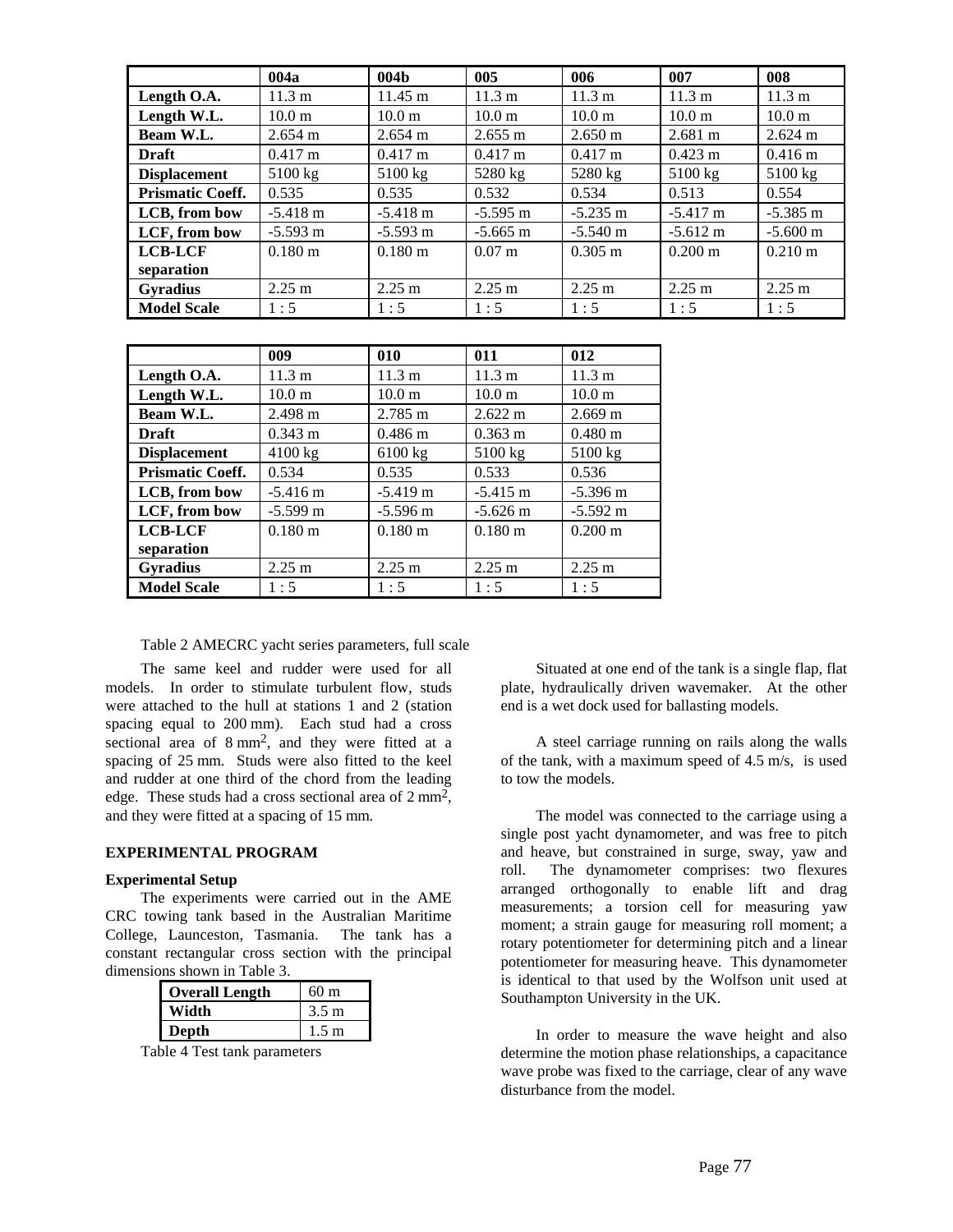The data from the dynamometer and wave probe were processed using an analog to digital converter and then recorded by an IBM-PC mounted on the carriage, recording at a rate of 20 Hz.

### **Model Ballasting**

Each model was ballasted to its required displacement and trim. This weight was then distributed along the model to achieve a full scale gyradius of 2.25 m about the LCB. The bifilar method, which assumes that the pitch gyradius is equal to the yaw gyradius, was used for estimating the pitch radius of gyration.

Since the tank tests were conducted with the models at constrained angles of heel and yaw, weights were shifted laterally to heel the model to the required angle, thus minimising the stress on the dynamometer. The models were additionally ballasted to account for the pitch moment and vertical force applied by the sails.

# **Experimental Conditions**

For each model a complete set of calm water resistance tests were conducted, between the speeds 4.5 knots and 11.0 knots (full scale), at varying angles of heel and yaw. The heel angles tested were 0°, 10°,  $20^{\circ}$  and  $25^{\circ}$  degrees, whilst the yaw angles were  $0^{\circ}$ ,  $3^{\circ}$ and 5°. Such a comprehensive set of calm water tests is required to establish a VPP resistance matrix.

All the rough water tests were conducted at the design windward speed of 6.5 knots (full scale) in regular head seas. The models were constrained at a heel angle of 20° and a yaw angle of 3° (the rudder angle relative to the yacht centreline was set to the same as the yaw angle). The tests were carried out for a range of wave periods between 2.0 s and 5.0 s (full scale), at a constant wave slope.

### **Repeat Experiments**

For each wave height and frequency three runs were conducted to increase the test data recorded and provide a check on repeatability. An example of the spread of the added resistance RAO between these three runs can be seen in Fig. 3.



Fig. 4 Example of repeated test for model 004a

# **CALM WATER EXPERIMENTS**

A full calm water matrix of test runs was completed for each of the models, this allowed the results to be used in a velocity prediction program. An example of such results and their uses have been detailed in McRae et al. (1998). An example of the calm water resistance is shown in Fig. 5.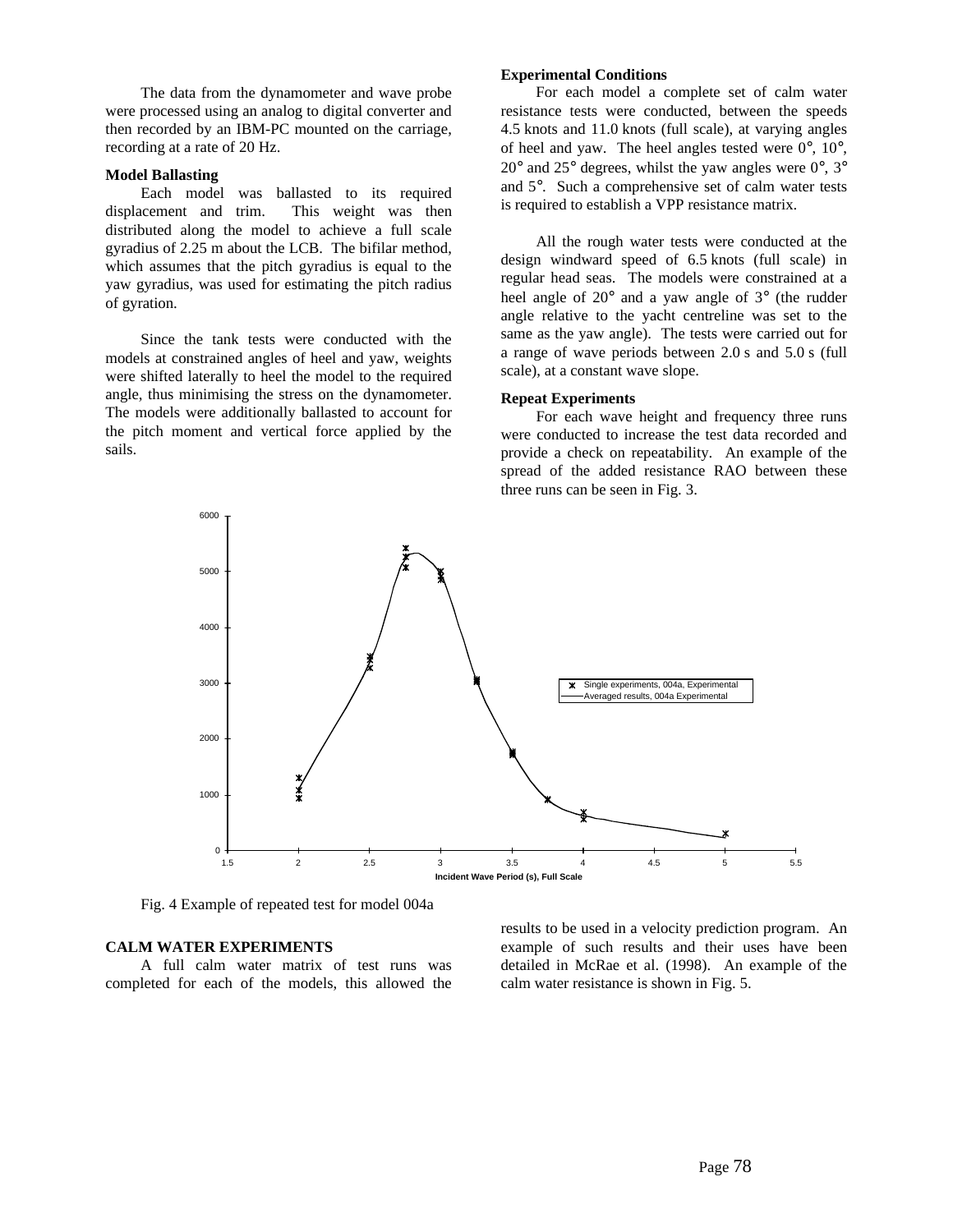

Fig. 6 Calm water Cts vs full scale speed, for 20° heel, 3° yaw

In Fig. 7 the total resistance coefficient was calculated using a full scale reference area of  $1 \text{ m}^2$  and a form factor of zero.

# **THEORETICAL PREDICTIONS**

A computer program that predicts the motions, loads and added resistance experienced by vessels in a seaway has been developed by AMECRC (Sutherland, 1987). It is based upon strip theory (see Salvesen, Tuck and Faltinsen, 1970), where the yacht is divided into a series of transverse strips. The yacht is modelled as a two degrees of freedom spring, mass and damper system undergoing sinusoidal motion due to an exciting force from regular waves. The method proposed by Gerritsma and Beukelman (Gerritsma and Beukelman, 1972) is used to calculate the added resistance of the yacht.

Certain non-linear effects have subsequently been incorporated into this program 'SEALAM' (Boyd, Klaka and Thomas, 1995). The hydrodynamic

coefficients are calculated from the true 'local waterline' position along the hull rather than assuming a continuous flat waterline as in conventional strip theory programs. Effects such as the Kelvin wave pattern, immersion and emergence of bow and stern sections, the profile of the incident wave and the amplitude and phasing of the resultant motions are therefore considered.

SEALAM was used to investigate the influence of hull form parameters on yacht motions and added resistance in waves.

### **EXPERIMENTAL AND THEORETICAL RESULTS**

#### **Stern Overhang**

The added resistance RAOs for the two models used to test stern overhang are shown in. Fig. 8 for both experimental and theoretical predictions.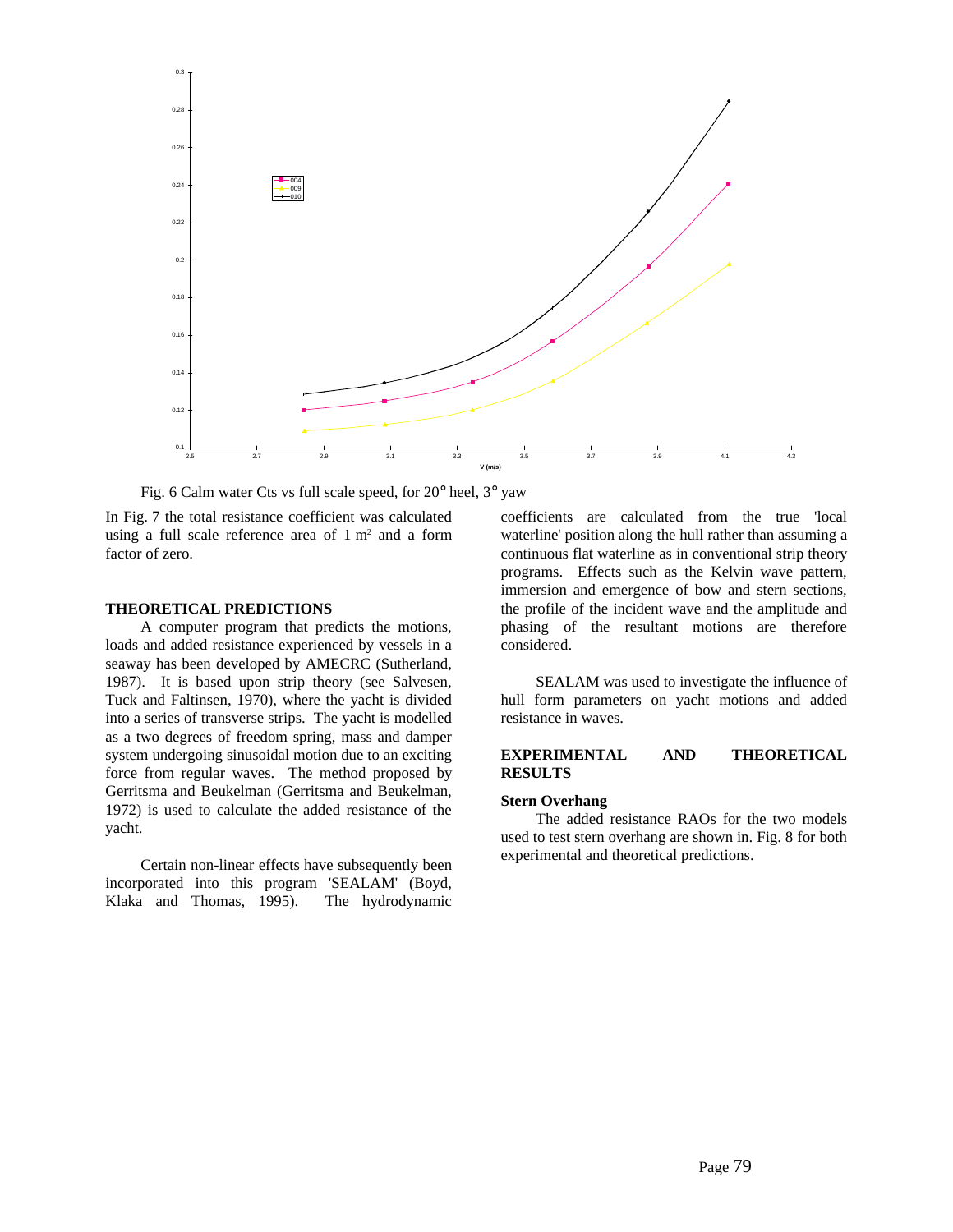

Fig. 9 Added resistance RAO for stern overhang investigation

# **LCB-LCF Separation**

The added resistance RAOs for the three models used to test LCB-LCF separation are shown in Fig. 10.



Fig. 11 Added resistance RAO for LCB-LCF separation investigation

# **Prismatic Coefficient**

The added resistance RAOs for the three models used to test the effects of test prismatic coefficient on added resistance are shown in Fig. 12.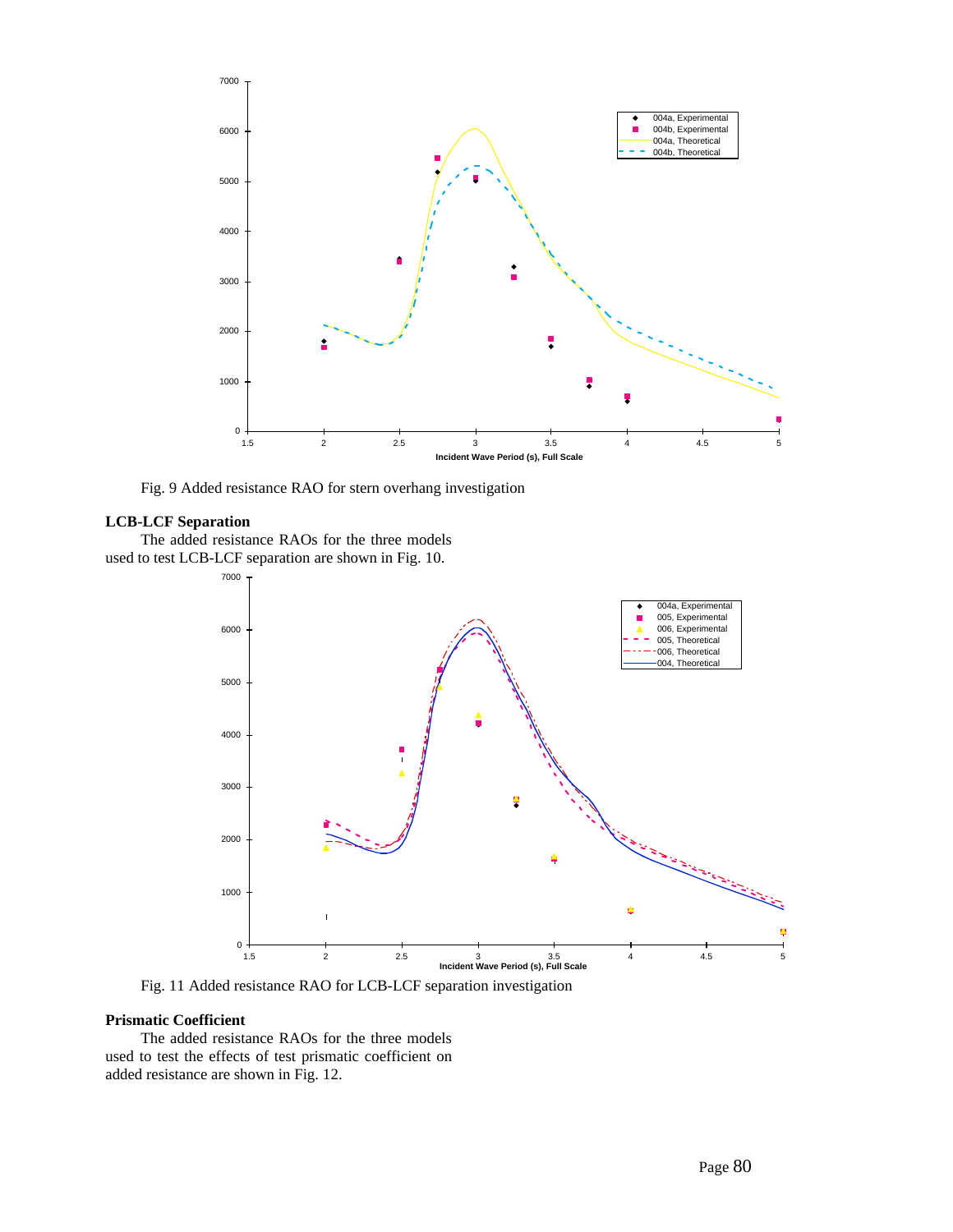

Fig. 13 Added resistance RAO for prismatic coefficient investigation

# **Displacement Length Ratio**

The added resistance RAO for the three models used to test the affects of displacement length ratio on added resistance are shown in Fig. 14.



Fig. 15 Added resistance RAO for displacement length ratio investigation

# **Beam Draft Ratio**

The added resistance RAOs for the three models used to test the effects of beam draft ratio on added resistance are shown in Fig. 16.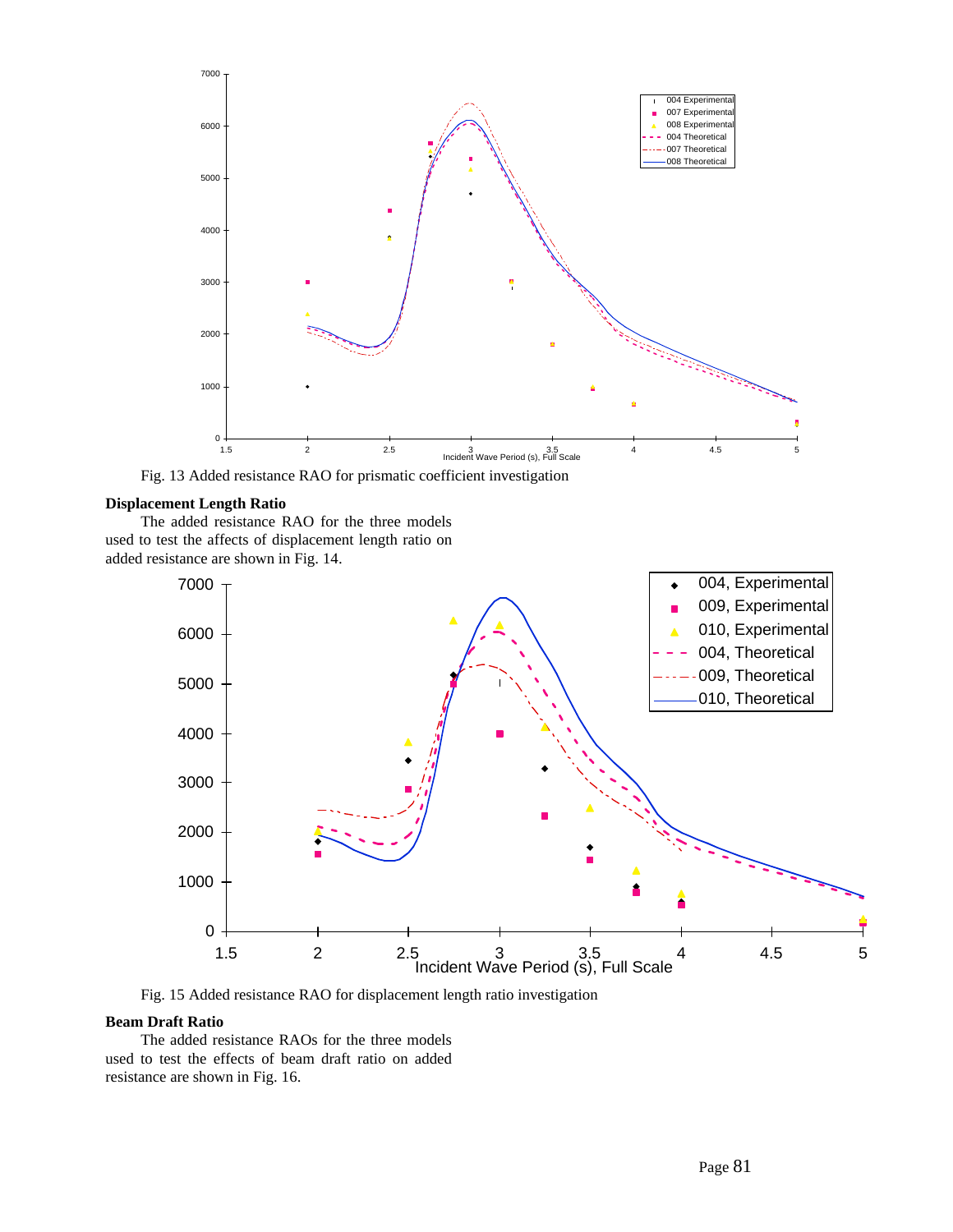

Fig. 17 Added resistance RAO for beam draft ratio investigation

# **DISCUSSION OF RESULTS**

### **Stern Overhang**

The effect of the stern overhang extension was quite small on the added resistance. Fig. 18 shows that these affects appear to vary with frequency. The theoretical predictions also show a dependence on frequency, however, the predictions and the experiments do not agree in the nature of the variation with frequency. The effect of overhang on the predicted results is a highly non-linear one. This was also concluded in previous research, for example Kuhn and Schlageter, 1993, p 261. In the research by Kuhn and Schlageter the predictions followed the same trends as those presented in Fig. 19. It is believed that the non-linearities present in these test conditions have not been modelled correctly in the SEALAM predictions.

### **LCB-LCF Separation**

The effect of centroid separation would appear to be heavily dependant on wave period, as shown by Fig. 20 . Therefore the effect on performance depends on the wave spectrum encountered. This is a somewhat different conclusion to that of Sclavounos and Nakos, 1993, in which it was calculated that added resistance was reduced for LCF moving aft, and increased for LCB moving aft. One possible reason for the trends not being as clearly defined across the frequency spectrum in the results presented here is that the models used in this research were 53% lighter than the models used in Sclavounos. It is therefore likely that this

difference in displacement is the dominating parameter in comparing these results to those obtained by Sclavounos.

# **Prismatic Coefficient**

The effect of  $C_{P}$  on the RAO of the added resistance is small in comparison with other parameters investigated. In Fig. 21 this is shown in both the experimental results and the theoretical predictions. This conclusion is generally not suppported by experience on the race course, which tends to suggest that a yacht with a large  $C_P$  will not perform well. Differences suggesting this conclusion can be drawn when results are processed using the VPP and utilising a fully developed sea-state, which will tend to bias the higher period wave performance, for which there is a very slight advantage to the smaller C<sub>P</sub> yacht.

# **Length Displacement Ratio**

The effect of length displacement ratio is quite clear for both theory and prediction, that is an increase in length displacement ratio will result in an increase in added resistance in head seas. However, a shift in the cross over point and the resonant frequency could result in slightly different answers being calculated if theoretical predictions were used to replace experimental results. This situation arises when sea spectra with resonant frequencies located around yacht resonant frequencies are used. Therefore when using these results for performance predictions consideration should be given to this fact by conducting sensitivity studies on the sea spectra used.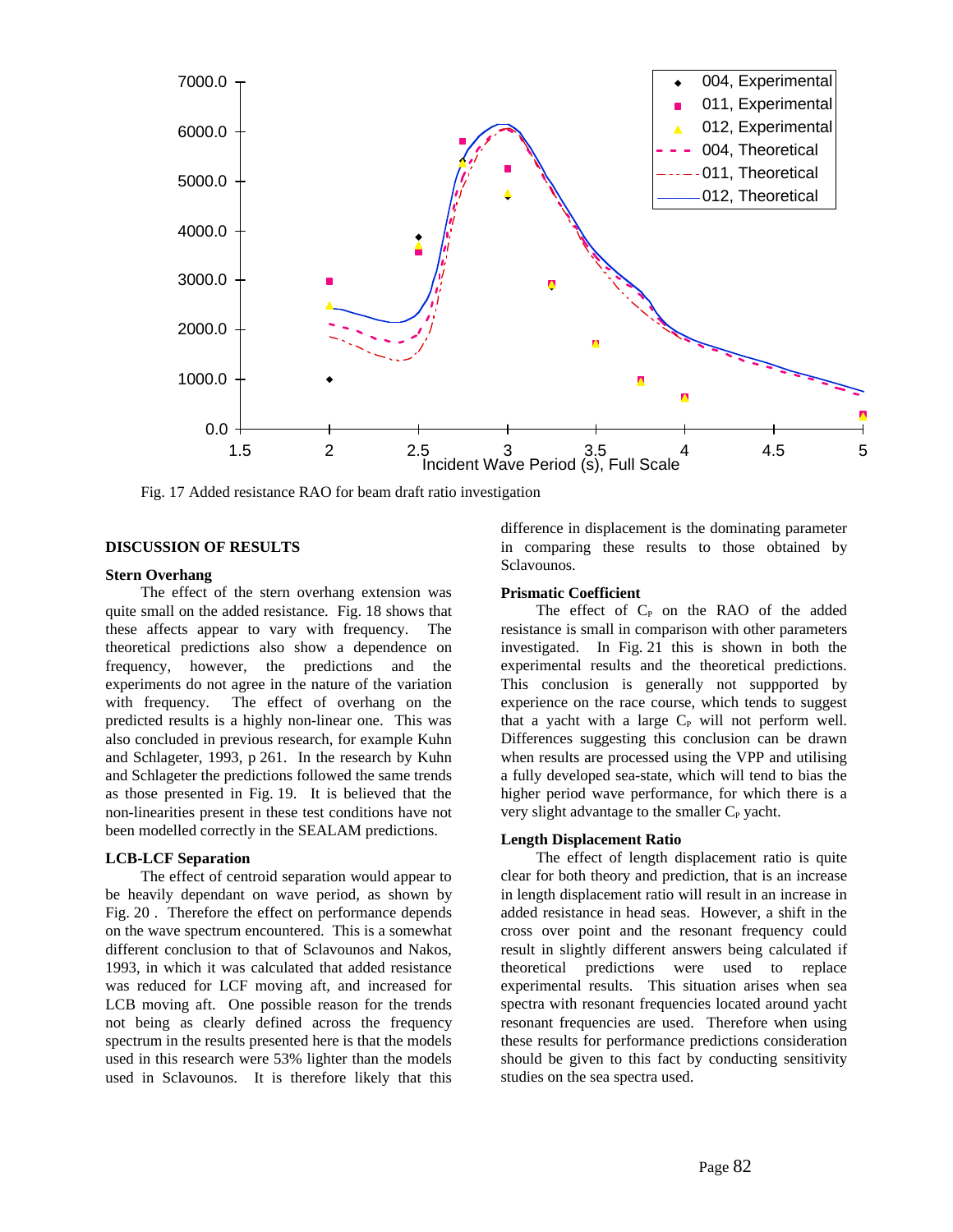### **Beam Draft Ratio**

The trends predicted by theory and experment in this case vary considerably in magnitude and direction. From the experimental results it can be seen that yachts with a low to moderate B/T (models 004 and 012) are reasonably equal in terms of added resistance in waves. The experiments also show fairly clearly that a high B/T yacht (model 011) exhibits a very poor performance in waves, with a considerable increase in added resistance in waves.

The theoretical predictions show quite a different story however. It would appear that all yachts are extremely close in terms of added resistance in waves, however a small trend showing a small B/T ratio to perform worse in waves can be seen from the theoretical predictions.

The differences between theory and experiment here are thought to be due to the bias placed by theory on the characteristics of the water plane. These three yachts have almost identical water planes, and so theory cannot discenr the difference at all well. However, the underwater sectional shapes of these yachts vary considerably and so the experimental results vary accordingly.

# **INTEGRATION OF RESULTS INTO THE AME VPP**

Given the results above and a sea spectrum it is possible to calculate an average added resistance for that sea condtion.

### **Sea Spectrum Definition**

Firstly, the problem is simplified by assuming the sea state is long crested, that is it has no spreading function. Secondly a relationship between wind speed and wave spectra needs to be decided upon. This may be done by using a sea spectrum which is dependant on wind speed, such as the Pierson-Moskowitz, or by using wave data gathered simultaneuously with wind data. Next a relationship between wind direction and wave direction needs to be determined, for all of the studies conducted during this project the wind direction was assumed to equal the wave direction.

Finally a relatoinship between wave frequency and wave amplitude energy density needs to be calculated. Again this may be done by either using a standard wave spectrum definition or by using actual wave data. If actual wave data is used a Fourier transform can be performed on the time series to produce an actual wave spectrum.

# **Modification to RAOs**

The experimental and theoretical RAOs for added resistance in waves are for head seas cases, however sailing yachts rarely encounter head seas. The restrictions imposed by assumptions made in the theoretical predictions and by tank dimensions in the experimental results have precluded this project from making an accurate assessment as to the exact nature of this variation. Therefore the problem was simplified greatly by assuming that the added resistance for a head seas case would be a maximum and it would be zero for a beam seas case, all angles in between have been calculated by a simple linear interpolation.

### **Calculation of Average Added Resistance**

The average added resistance of a yacht may be calculated from Equation (1), given below ∞

$$
\overline{\text{Raw}} = 2 \int_{0}^{1} \text{RAO} \, \text{Se}(\omega e) \, \text{d}\omega e. \tag{1}
$$

In Equation (2) RAO is the response amplitude operator,  $\omega e$  is the encounter frequency and  $Se(\omega e)$  is the wave energy specturm.

#### **CONCLUSIONS**

Test tank results for a heeled, yawed yacht and theoretical predictions for an upright, zero-leeway yacht in regular seas are presented.

A non-linear strip theory code has provided valuable results on the effect of above- and belowwaterline hull variations on added resistance. Although the trends around the peak of the added resistance have not been well predicted, the trends toward the higher wave periods are well predicted.

The effect of stern overhang is large with respect to the other parameters investigated and would appear to depend on the incident wave period, in an inherently non-linear manner.

The effect of LCB-LCF separation on added resistance is dependant on wave period. These effects have not mirrored the results of previous research, however the displacement used in this series of experiments was substantially less than that used in previous research.

The effect of of the change in  $C_{P}$  investigated is small in comparison with the other parameters.

The effects of displacement to length ratio are shown to be large, and extremely well predicted by theory.

The effects of beam draft ratio have been very badly predicted by theory, and perhaps demonstrate a case where theory should not be used at all.